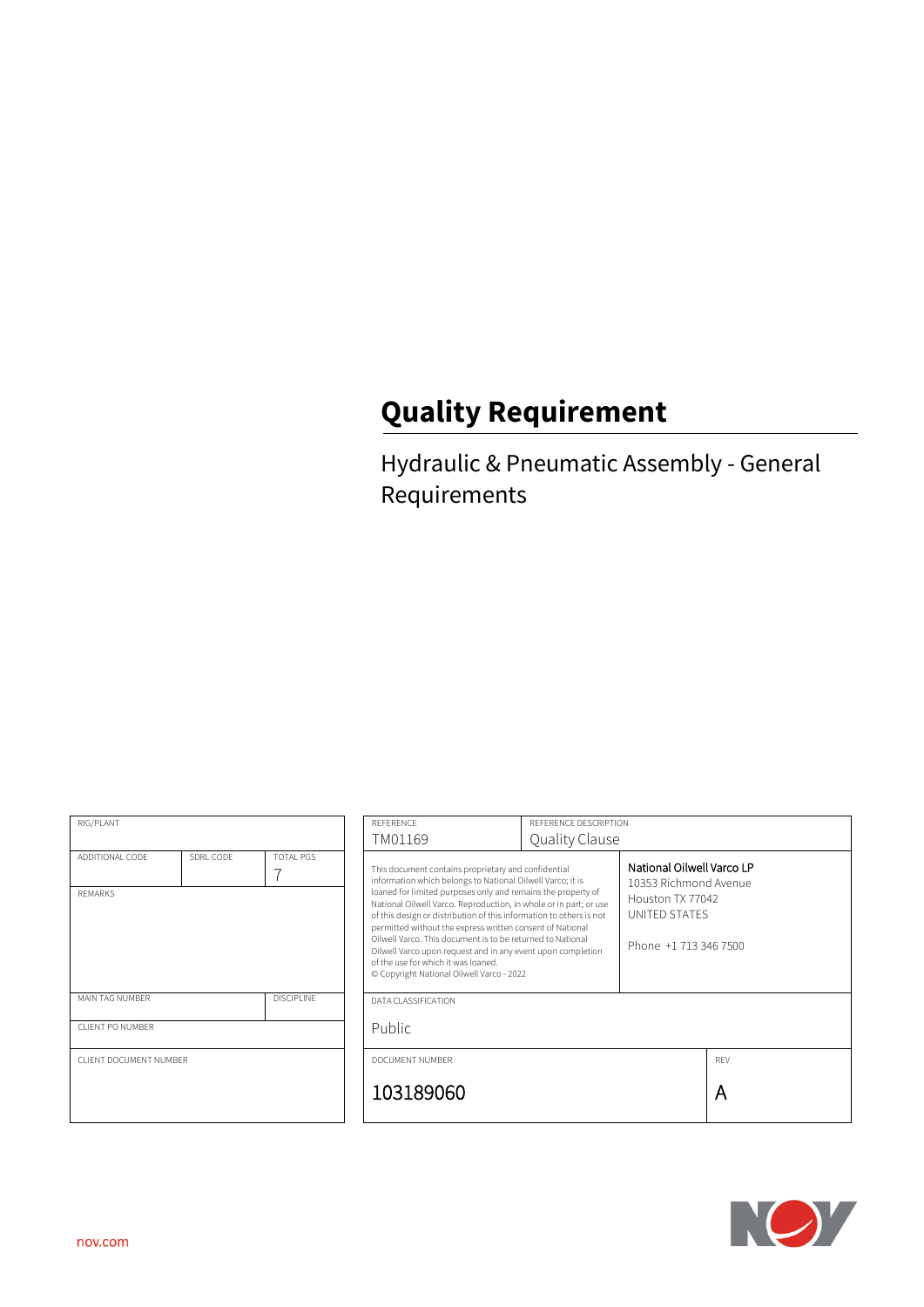| Data Classification | Document number | 103189060 |
|---------------------|-----------------|-----------|
| Public              | Revision        |           |
|                     | Page            | 2 of 7    |

# **REVISION HISTORY**

| Α   | 17-Jun-2022 | Inter discipline check  | <b>TKL</b> | <b>TRM</b>     | <b>TLAN</b> |
|-----|-------------|-------------------------|------------|----------------|-------------|
| 0   | 19-Feb-2020 | Approved for Use        | JÅO        | <b>HAH</b>     | LUMO        |
| Rev | Date        | <b>Reason for issue</b> | Prepared   | <b>Checked</b> | Approved    |

## **CHANGE DESCRIPTION**

- **Revision Change description**
- A
- 0 Initial release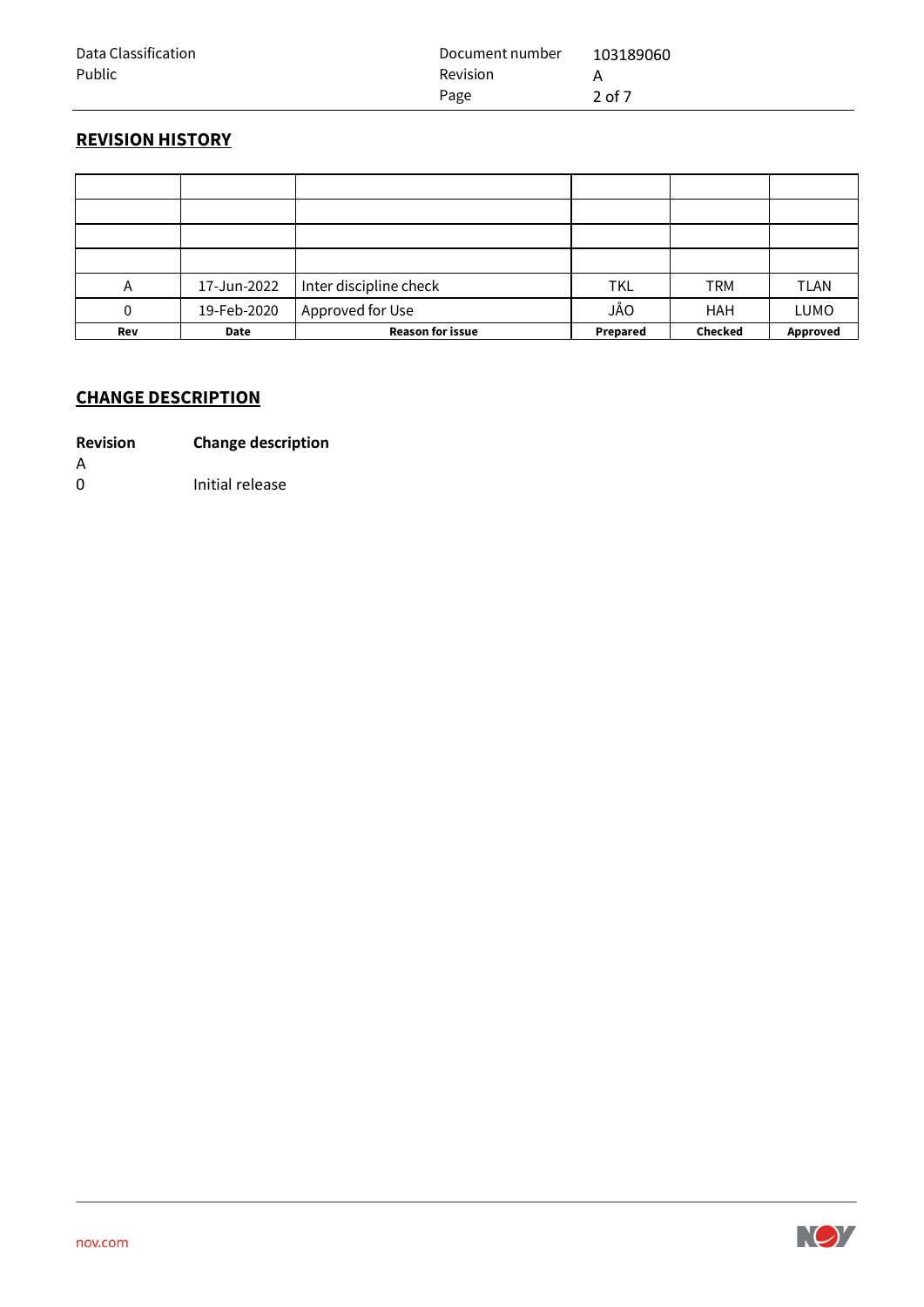| Data Classification | Document number | 103189060 |
|---------------------|-----------------|-----------|
| Public              | <b>Revision</b> |           |
|                     | Page            | 3 of 7    |

# **TABLE OF CONTENTS**

| $\mathbf{1}$ |     |  |  |  |
|--------------|-----|--|--|--|
|              | 1.1 |  |  |  |
|              | 1.2 |  |  |  |
|              | 1.3 |  |  |  |
|              | 1.4 |  |  |  |
|              |     |  |  |  |
|              | 1.5 |  |  |  |
|              |     |  |  |  |
|              |     |  |  |  |
|              | 2.1 |  |  |  |
|              | 2.2 |  |  |  |
|              | 2.3 |  |  |  |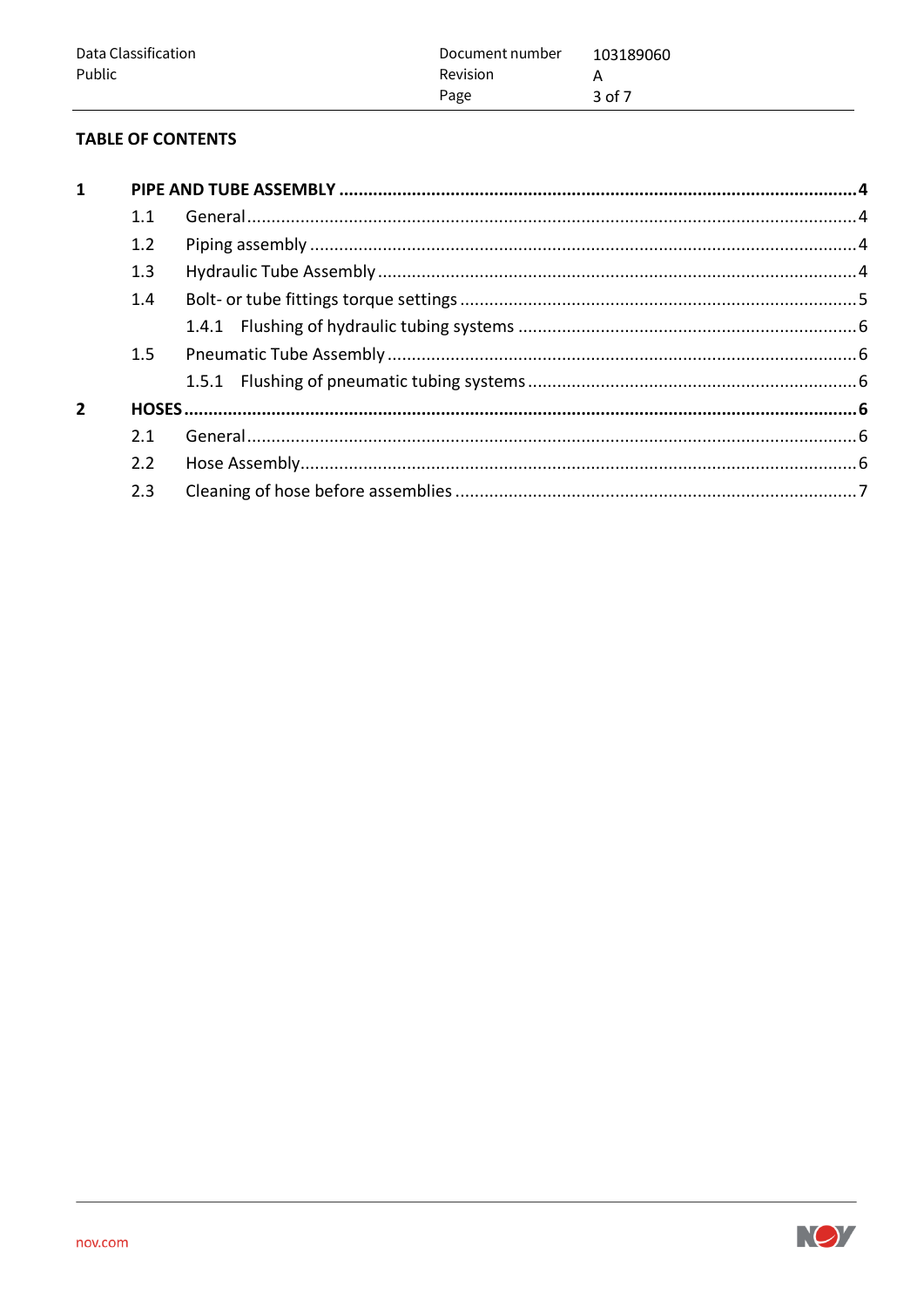#### <span id="page-3-0"></span>**1 PIPE AND TUBE ASSEMBLY**

#### <span id="page-3-1"></span>**1.1 General**

Piping and Tubing assembly shall be performed in a clean and suitable working environment, separated form Steel work (welding grinding activities). All hydraulic components shall be carefully inspected before assembly on equipment.

Critical components such as proportional valves, servo valves, manifolds, and cylinders are delivered clean according to manufacturer's procedure and shall be stored sealed until installation. All Installation/Assembly to be according to standards listed below and notes:

(Note: the beginning of all paragraphs are rewrites of the current standard to which reference is made. The current revision of the standard always applies)

#### <span id="page-3-2"></span>**1.2 Piping assembly**

Piping assembly shall be done in accordance with ASME B31.3 Process Piping, chapter V

#### <span id="page-3-3"></span>**1.3 Hydraulic Tube Assembly**

Follow these paragraphs in ISO 4413 (latest edition) *Hydraulic fluid power - General rules and safety requirements for systems and their components (ISO 4413:2010)*

#### • **5.2.1 Selection of components and piping**

- o 5.2.1.1 All components …
- o 5.2.1.2 Components and piping …
- o 5.2.1.3 It is recommended …
- **5.3.2.1 Replacement**
- **5.3.2.2. Maintenance requirements**
- **5.3.2.4. Installation**
- **5.3.2.5 Use of standard parts**
	- o 5.3.2.5.1 Commercially available parts …
	- o 5.3.2.5.2 **Except** "…*All port connections should be in accordance with ISO 6149-1, ISO 6149-2 and ISO 6149-3 for threaded port connections,"* … *SAE J1926-1, SAE J514(only applicable for North America)*
- **5.3.4.1 Identification of piping**
- **5.3.4.2 Packaging**
- **5.3.4.3 Sealing and protection of openings**
- **5.4.4.3 Manifolds**
- **5.4.4.3.1 Surface finish and flatness**
- **5.4.4.3.2 Distortion**
- **5.4.4.3.3 Mounting**
- **5.4.5.1 Fluids**
	- o 5.4.5.1.1.1 Fluids should be …
		- **Note**: For FAT only!

NOV require DIN 51524, part 3 HVLP, ISO VG 32 for hydraulic oil,

ISO 12922 (latest edition), Type HFC, for glycol systems.

o 5.4.5.1.1.2 When selecting …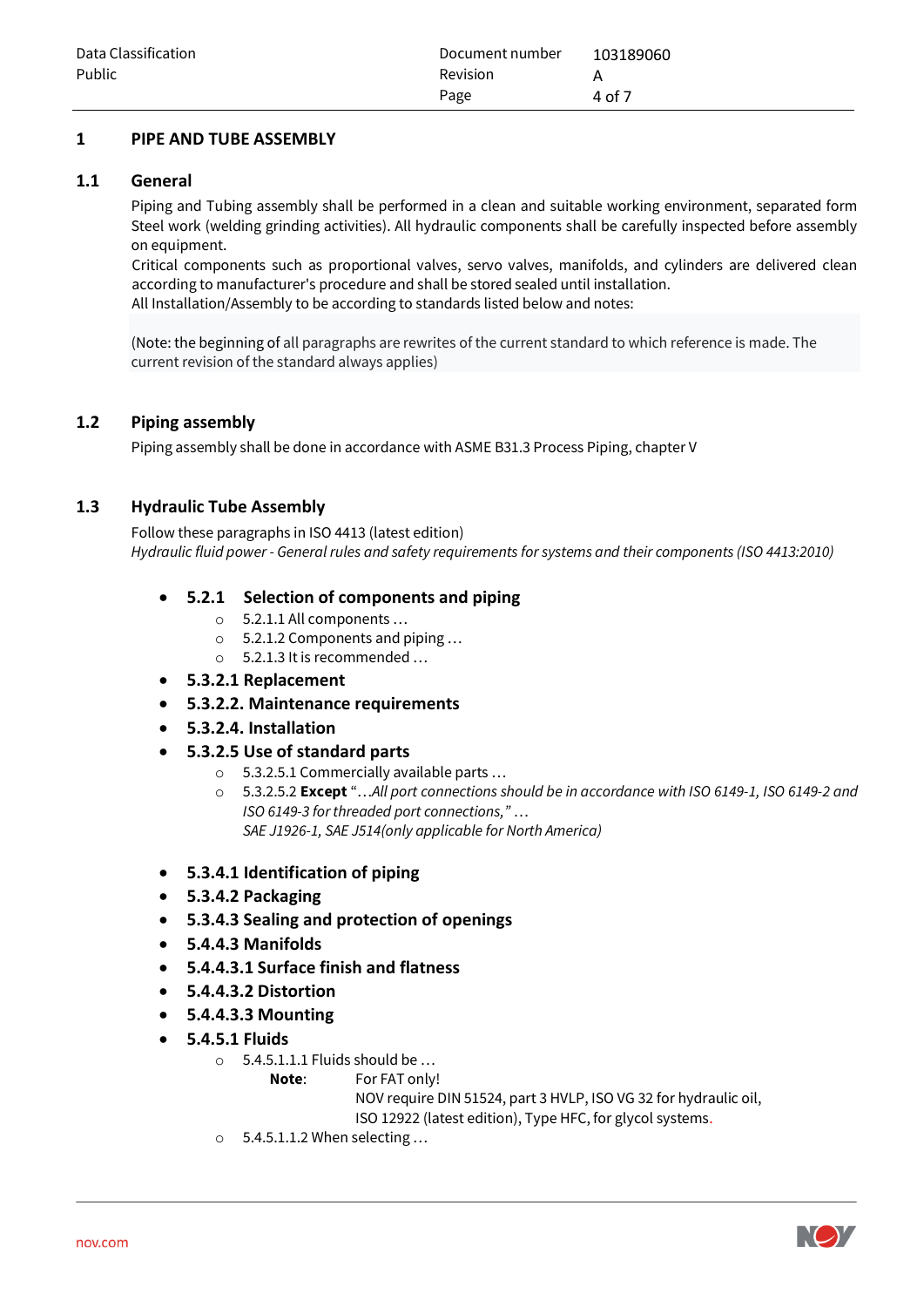| Data Classification | Document number | 103189060 |
|---------------------|-----------------|-----------|
| Public              | <b>Revision</b> |           |
|                     | Page            | 5 of 7    |

- **5.4.5.1.2 Compatibility**
- **5.4.5.1.3 Cleanliness level of fluids**
- **5.4.6.1.2 Use of connections**
- **5.4.6.1.3 Piping layout**
	- o 5.4.6.1.3.1 Tubes …
	- $\circ$  5.4.6.1.3.2 Piping should ...
	- o 5.4.6.1.3.3 Piping shall …
	- o 5.4.6.1.3.4 Every connection …
- **5.4.6.1.4 Piping mounting and identification**

#### • **5.4.6.1.5 Connector sealing**

**Note:** Only NBR/HNBR for fluid according to ISO 12922 (HFC), glycol systems

• **5.4.6.1.6 Pressure rating of connectors**

#### • **5.4.6.3 Support of tubes**

- o 5.4.6.3.1 Tubes …
- o 5.4.6.3.2 Supports …
- o 5.4.6.3.3 Pressure, …
- o 5.4.6.3.4 Recommended approximate spacing …

#### • **5.4.6.4 Foreign matter**

#### <span id="page-4-0"></span>**1.4 Bolt- or tube fittings torque settings**

#### ISO 6162-1 (latest edition)

*Hydraulic fluid power — Flange connections with split or one-piece flange clamps and metric or inch screws — Part 1: Flange connectors, ports and mounting surfaces for use at pressures of 3,5 MPa (35 bar) to 35 MPa (350 bar), DN 13 to DN 127*

**Note:** If brand specific flanges are used, manufacturers assembly procedure shall be followed. Equivalent standard: SAE J518, Code 61, Standard pressure series

#### ISO 6162-2 (Latest edition)

*Hydraulic fluid power — Flange connections with split or one-piece flange clamps and metric or inch screws — Part 2: Flange connectors, ports and mounting surfaces for use at a pressure of 42 MPa (420 bar), DN 13 to DN 76*

**Note:** If brand specific flanges are used, manufacturers assembly procedure shall be followed. Equivalent standard: SAE J518, Code 62, High pressure series

#### ISO 6164 (Latest edition)

*Hydraulic fluid power — Four-screw, one-piece square flange connections for use at pressures of 42 MPa, DN 25 to 80*

**Note:** If brand specific flanges are used, manufacturers assembly procedure shall be followed.

ASME B31.3 latest edition) *Process Piping*

#### • **309 Bolting**

API 6A (Latest edition)

*Specification for Wellhead and Tree Equipment*

- **Annex H Recommended Assembly of Closure Bolting**
	- o H.1 Lubrication
	- o H.2 Bolt Tightening Pattern
	- o H.3 Recommended make-up Torque

**Note:** If brand specific flanges are used, manufacturers assembly procedure shall be followed.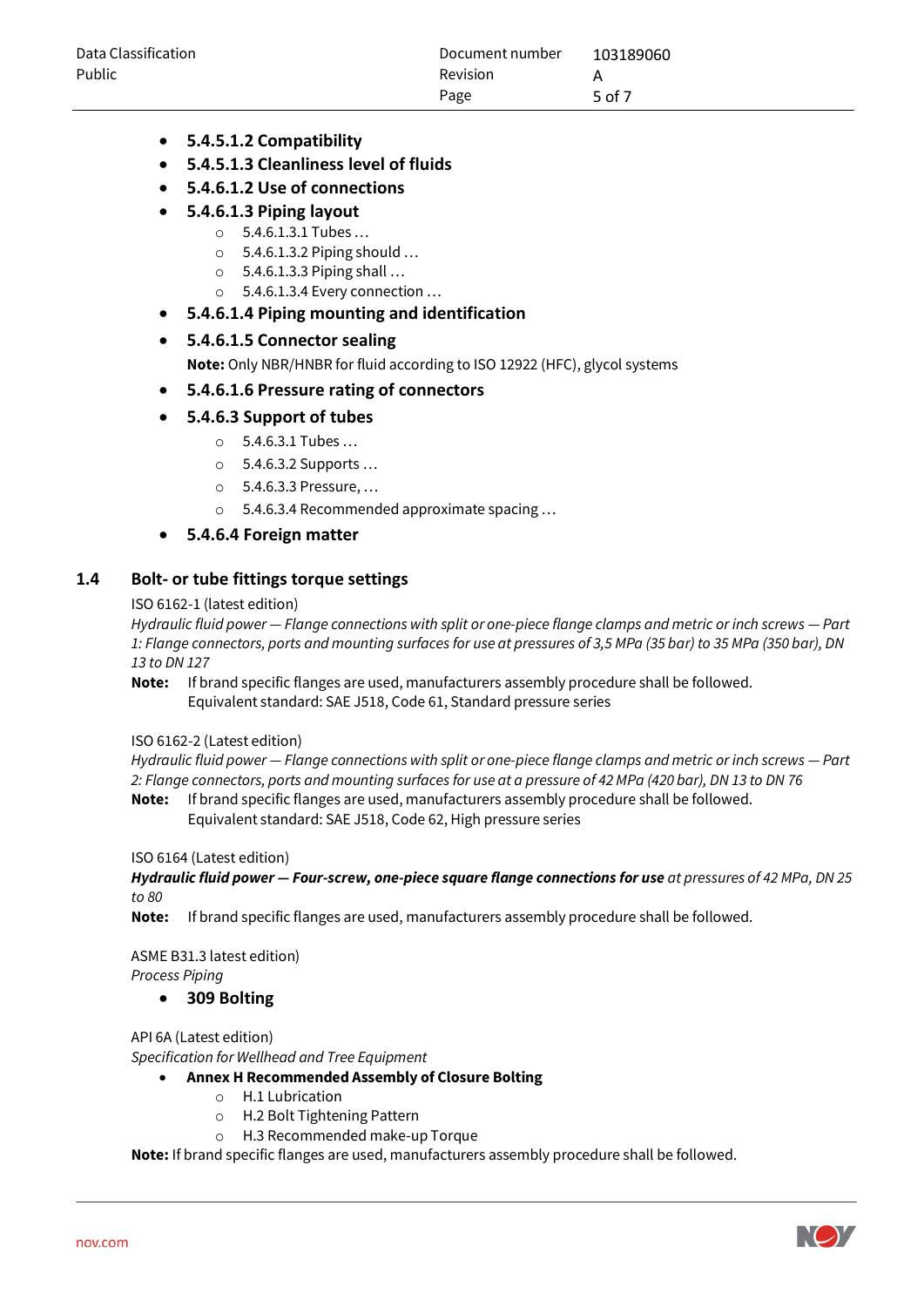## <span id="page-5-0"></span>**1.4.1 Flushing of hydraulic tubing systems**

## **1.4.1.1General**

The supplier is responsible for the hydraulic system being cleaned to current requirements. This means that flushing equipment, components, and flushing fluids are the responsibilities of the supplier.

Flushing fluids to be compatible with the system fluid. Unless otherwise agreed, flushing of the assembled system shall be in accordance with:

ISO 23309 (latest edition)

*Hydraulic fluid power systems — Assembled systems — Methods of cleaning lines by flushing For North America:*

*ASTM D4174 Standard Practice for Cleaning, Flushing, and Purification of Petroleum Fluid Hydraulic Systems*

## **1.4.1.2 Cleanliness requirement**

NOV cleanliness requirement for all hydraulic systems: Class 17/15/12, ISO 4406

## <span id="page-5-1"></span>**1.5 Pneumatic Tube Assembly**

Follow the same paragraphs as in Chapter 1.3 "Hydraulic Tube Assembly", except item 5.4.5.1, 5.4.5.1.2 and 5.4.5.3.1

## <span id="page-5-2"></span>**1.5.1 Flushing of pneumatic tubing systems**

## **1.5.1.1General**

The supplier is responsible for the pneumatic system being cleaned to current requirements. This means that flushing equipment and components are the responsibilities of the supplier.

Flushing fluid shall be water with a salt content below 250 PPM.

Drainage and drying of system shall be performed wit dry air with dew point < -7 degree and air cleanliness according to ISO 8573-1, class 3-3-3.

Unless otherwise agreed, flushing of the assembled system shall be in accordance with ISO 23309 (latest edition) *Hydraulic fluid power systems — Assembled systems — Methods of cleaning lines by flushing*

## **1.5.1.2 Cleanliness requirement**

NOV cleanliness requirement for #Flushing fluid water" samples shall be Class 17/15/12, ISO 4406

## <span id="page-5-3"></span>**2 HOSES**

## <span id="page-5-4"></span>**2.1 General**

Hose assembly shall be performed in a clean and suitable working environment. Only NOV approved hose suppliers to be used. *SAE J1273, (only applicable for North America)*

## <span id="page-5-5"></span>**2.2 Hose Assembly**

Follow these paragraphs in ISO 17165-2 (latest edition) *Practices for hydraulic hose assemblies*

- **5.17 Hose cover protection**
- **5.18 External physical abuse**
- **5.2.1 Slings and clamps**
- **5-22 Minimum bend radius**
- **5.23 Elbows and connectors**